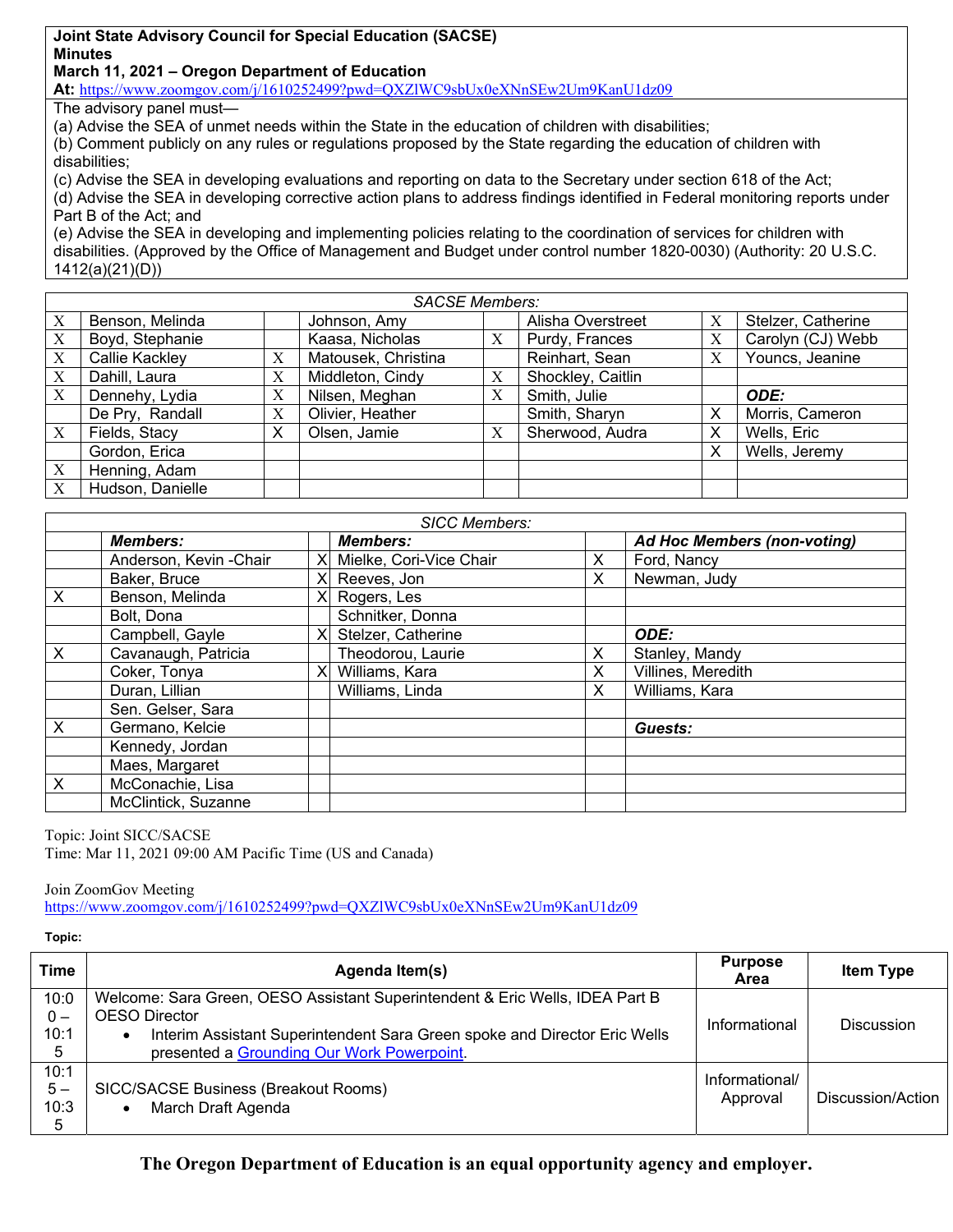|                           | Agenda was approved with amendment of Director Kara Williams presenting<br>on Regional programs. Cindy Middleton made the motion and Frances Purdy<br>seconded. Passed by majority.<br>January Draft Minutes                                                                                                                                                                                                                                                                                                                                                                                                                                                                                                                                                                                                                                                                                                                                                                                                                                                                                                                                                                                                                                                                                                                                                                                                                                                                                                                                                                                                                                                                                                                                                                                                                                                                                                                                                       |               |                   |
|---------------------------|--------------------------------------------------------------------------------------------------------------------------------------------------------------------------------------------------------------------------------------------------------------------------------------------------------------------------------------------------------------------------------------------------------------------------------------------------------------------------------------------------------------------------------------------------------------------------------------------------------------------------------------------------------------------------------------------------------------------------------------------------------------------------------------------------------------------------------------------------------------------------------------------------------------------------------------------------------------------------------------------------------------------------------------------------------------------------------------------------------------------------------------------------------------------------------------------------------------------------------------------------------------------------------------------------------------------------------------------------------------------------------------------------------------------------------------------------------------------------------------------------------------------------------------------------------------------------------------------------------------------------------------------------------------------------------------------------------------------------------------------------------------------------------------------------------------------------------------------------------------------------------------------------------------------------------------------------------------------|---------------|-------------------|
| 10:3<br>$5-$<br>10:4<br>5 | Social<br>Members of SACSE and SICC introduced themselves and Chair Julie Smith<br>of SACSE did a gratitude grounding.                                                                                                                                                                                                                                                                                                                                                                                                                                                                                                                                                                                                                                                                                                                                                                                                                                                                                                                                                                                                                                                                                                                                                                                                                                                                                                                                                                                                                                                                                                                                                                                                                                                                                                                                                                                                                                             |               |                   |
| 10:4<br>$5-$<br>11:1<br>5 | Joint Goal Development: Eric Wells & Kara Williams, OESO Directors<br>Director Kara Williams presented a <b>Joint Goals Powerpoint</b> .<br>Two Interest Groups were formed for people to volunteer for so that the goals<br>can be analyzed and worked on as well as pushed forward.                                                                                                                                                                                                                                                                                                                                                                                                                                                                                                                                                                                                                                                                                                                                                                                                                                                                                                                                                                                                                                                                                                                                                                                                                                                                                                                                                                                                                                                                                                                                                                                                                                                                              | Approval      | Discussion/Action |
| 11:1<br>$5-$<br>12:1<br>5 | Oregon High Quality Early Childhood Inclusion Initiative: Meredith Villines,<br>OESO Educational Specialist 2 & Melinda Benson, Program Director<br>(Inclusive Partners)<br>Meredith Villines presented the Oregon High Quality and Early Childhood<br><b>Inclusion Initiative PowerPoint.</b><br>Mandy Stanley asked how can we help School Districts to show inclusion?<br>Callie Kackley spoke on how the problematic model starts early and if you<br>$\bullet$<br>aren't advocating for general education early on Schools generally don't<br>support moving forward on it.<br>Lydia Dennehy spoke about her child and the need for Universal Design in<br>general ed. settings.<br>C.J. Webb said, "We are talking about this specifically in regards to students<br>accessing Pre-Employment Transition Serviceswithin VR."<br>Frances Purdy asked if they are connecting with the high-level systems of<br>care? Melinda Benson said some are.<br>Heather Olivier asked, "Can you share the areas of the state that are<br>participating in the CITs?" Melinda Benson said they are Clackamas County,<br>Lincoln County and Multnomah.<br>Les Rodgers shared how LSW was supportive and made possible his<br>daughter joining EI/ESCSE childcare.<br>Regional Programs - Director Kara Williams<br>Regional Programs is changing name to Regional Inclusive Services (RIS).<br>Not a destination or place but a support for students in least restrictive<br>environments (LRE).<br>Part of what ODE can do is give recommendations on how to improve special<br>education regional services.<br>The other way we are changing is becoming more public and visible as<br>12,000 students are being served with highly specialized needs.<br>Leslie Rogers stated, "I like the idea of rebranding to Regional Inclusive<br>Services to help the decision makers understand the role these programs<br>play in our system supporting children. Thanks Kara." | Advise        | <b>Discussion</b> |
| 12:1<br>$5-$<br>12:4<br>5 | Lunch break                                                                                                                                                                                                                                                                                                                                                                                                                                                                                                                                                                                                                                                                                                                                                                                                                                                                                                                                                                                                                                                                                                                                                                                                                                                                                                                                                                                                                                                                                                                                                                                                                                                                                                                                                                                                                                                                                                                                                        |               |                   |
| 12:4<br>$5-$<br>1:15      | <b>Public Comment</b>                                                                                                                                                                                                                                                                                                                                                                                                                                                                                                                                                                                                                                                                                                                                                                                                                                                                                                                                                                                                                                                                                                                                                                                                                                                                                                                                                                                                                                                                                                                                                                                                                                                                                                                                                                                                                                                                                                                                              | Informational | Discussion        |
| 1:15<br>1:45              | SICC Governor's Report: Cori Mielke, Vice-Chair of SICC<br>Kelcie Grace Germano presented the SICC Governor's Report.                                                                                                                                                                                                                                                                                                                                                                                                                                                                                                                                                                                                                                                                                                                                                                                                                                                                                                                                                                                                                                                                                                                                                                                                                                                                                                                                                                                                                                                                                                                                                                                                                                                                                                                                                                                                                                              | Informational | <b>Discussion</b> |
| 1:45<br>2:45              | Compensatory and Recovery Education: Eric Wells & Kara Williams, OESO Directors<br>Director Eric Wells presented a Compensatory Services PowerPoint and lead<br>a discussion around it.<br>Caitlin Shockley spoke on recognizing students experienced a loss or gap<br>due to Covid-19. Callie Kackley seconded especially as relates to loss of<br>FAPE or new things that might have come up out of Covid-19.<br>From Chair Julie Smith, "I think using a Multi-tiered system of support lens for<br>recovery services for all, some and few makes sense for district guidance."<br>Melinda asked if funds would be lost if it isn't tied to Covid related events such<br>as ESSER funds.                                                                                                                                                                                                                                                                                                                                                                                                                                                                                                                                                                                                                                                                                                                                                                                                                                                                                                                                                                                                                                                                                                                                                                                                                                                                        | Advise        | <b>Discussion</b> |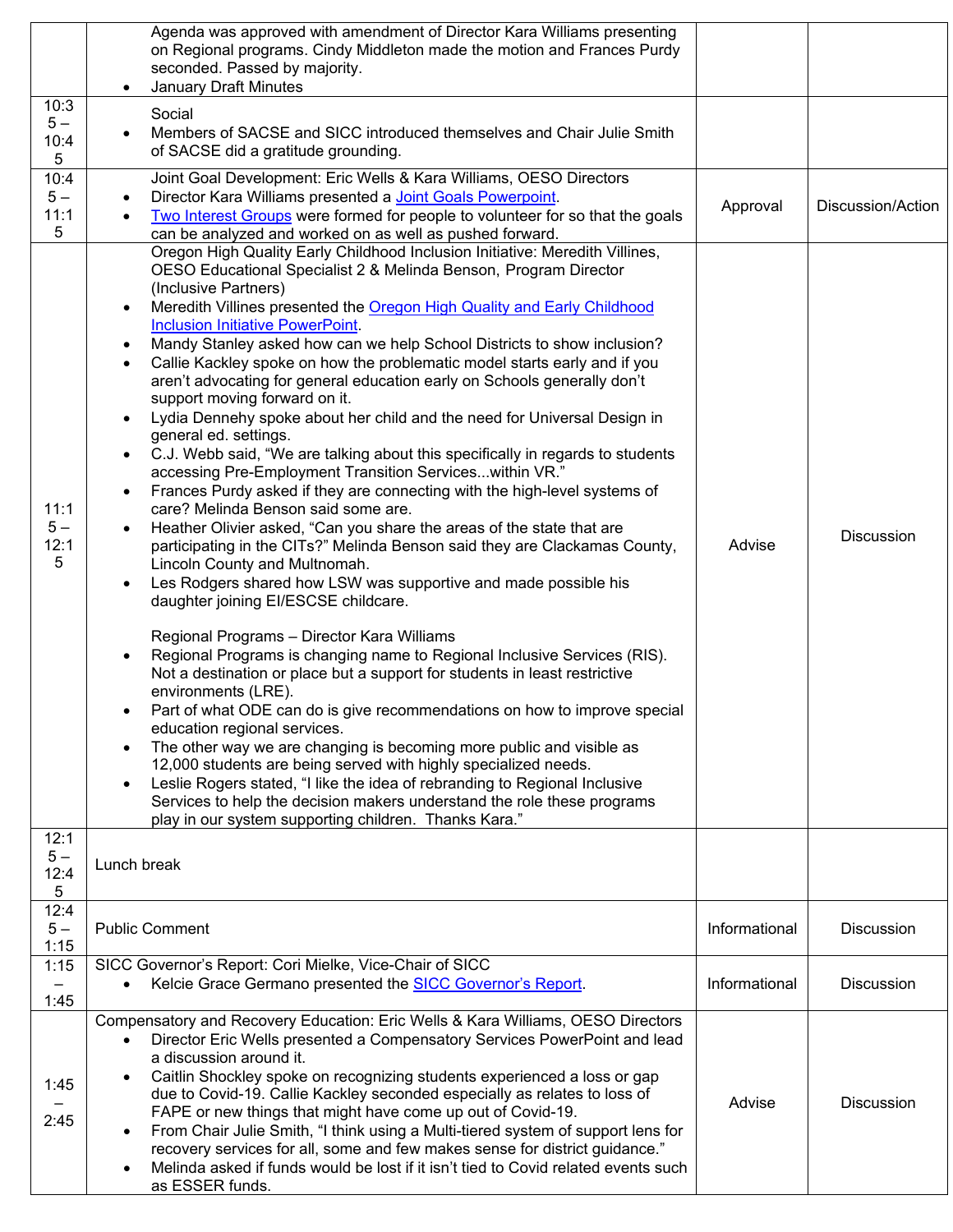| $\bullet$ | Frances Purdy said it is important to take into the account of Distance                                             |  |
|-----------|---------------------------------------------------------------------------------------------------------------------|--|
|           | Learning and its affect from Covid.                                                                                 |  |
| $\bullet$ | Guidance will not usurp authority of IEP teams. Is to help guide them.                                              |  |
| $\bullet$ | Cindy Middleton mentioned transition to a new building a possible red flag.                                         |  |
|           | The social element of the building transition has been detrimental.                                                 |  |
| $\bullet$ | Heather Olivier said she appreciates the distinction in definitions. Her concern                                    |  |
|           | was that we're not just saying recovery is more more more and that the focus                                        |  |
|           | is on general inclusion and general education access with peers. Vice-Chair<br>Cori Mielke shared the same concern. |  |
|           | Heather Olivier asked, "Will that language that you are currently sharing be                                        |  |
| $\bullet$ | included in the guidance?"                                                                                          |  |
| $\bullet$ | From Danielle Hudson, "Can we provide recovery services through a gen Ed                                            |  |
|           | program?"                                                                                                           |  |
| $\bullet$ | From Callie Kackley, "Parent concerns and input for how recovery services                                           |  |
|           | are obtained. Ex. payment for additional services outside of the district/school                                    |  |
|           | team?"                                                                                                              |  |
|           | From Leslie Rogers, "Additionally, The American Recovery and Reinvestment                                           |  |
|           | Act had additional funds for IDEA last I heard it was 12.2 billion and those                                        |  |
|           | funds will hopefully be made available soon. You can find details under A1                                          |  |
|           | on this website                                                                                                     |  |
|           | http://ideamoneywatch.com/main/index.php?option=com_content&view=articl                                             |  |
|           | e&id=51&Itemid=41<br>Caitlin Shockley was wondering if the examples of services and support                         |  |
| $\bullet$ | needs to be more broad and that, the facilitated IEP services coming back as                                        |  |
|           | it was a service used to be done by ODE that was appreciated. Director Eric                                         |  |
|           | Wells said they are trying to currently.                                                                            |  |
| $\bullet$ | Catherine Stelzer asked if the process of IEP plans automatically for all                                           |  |
|           | students or will it need to be requested by parents? Have districts been able                                       |  |
|           | to catch up on all their IEP meetings? Director Eric Wells said that that it is                                     |  |
|           | unlikely ODE will ask for every student to be asked for an IEP but do it if a                                       |  |
|           | parent asks because they know their parents well. If students have any of the                                       |  |
|           | red flags than the IEP group meetings are needed. Director Eric Wells could                                         |  |
|           | not speak to the annual reviews. Chair Julie Smith said her district had caught                                     |  |
|           | up; hybrid learning does make it more difficult though due to am and pm<br>cohorts.                                 |  |
|           | From Mandy Stanley, "My worry is around asking families to call meetings.                                           |  |
|           | This seems like an equity issue to me. Caitlin Shockley, Melinda Benson and                                         |  |
|           | Chair Julie Smith echoed the concern."                                                                              |  |
|           | Chair Julie Smith also spoke on students who aren't in special ed. who will                                         |  |
|           | also experience anxiety coming back to school and supporting them.                                                  |  |
| $\bullet$ | From Lydia Dennehy, "Every kid who had to move, or are homeless via fires                                           |  |
|           | or economic hardship need someone to follow up with them."                                                          |  |
| $\bullet$ | Callie Kackley asked about funding around recovery services. How will                                               |  |
|           | recovery services be individualized? What about loss of skills? Director Eric                                       |  |
|           | Wells said the State and EAP need to be sure FAPE is being met. Same is                                             |  |
|           | probably true for Covid Recovery Services.                                                                          |  |
| $\bullet$ | From Julie Smith said, "Even with the money-finding the people to deliver will                                      |  |
|           | be a challenge."<br>From Melissa Glover, "Julie- That's our worry too. The funding isn't the                        |  |
| $\bullet$ | concern."                                                                                                           |  |
| $\bullet$ | From Danielle Hudson, "Agreed Julie. Our teachers are burnt out. We may                                             |  |
|           | need to do more extended day options."                                                                              |  |
| $\bullet$ | From Lisa McConachie, "We need to take the long view on recovery services,                                          |  |
|           | not just a summer school one shot but over time, how to we address                                                  |  |
|           | individual student needs."                                                                                          |  |
|           | From Heather Olivier, "^^^ Yes, Lisa!"                                                                              |  |
|           | Laura Dahill spoke on how students who are medically fragile not being                                              |  |
|           | addressed and students who can't return without a vaccine, which they won't                                         |  |
|           | get until 2022. What does services for these students look like? Director Eric                                      |  |
|           | Wells spoke on the timetable that is likely to be different in what the IEP                                         |  |
|           | needs to make and what will the recovery skills for them look like.                                                 |  |

**The Oregon Department of Education is an equal opportunity agency and employer.**